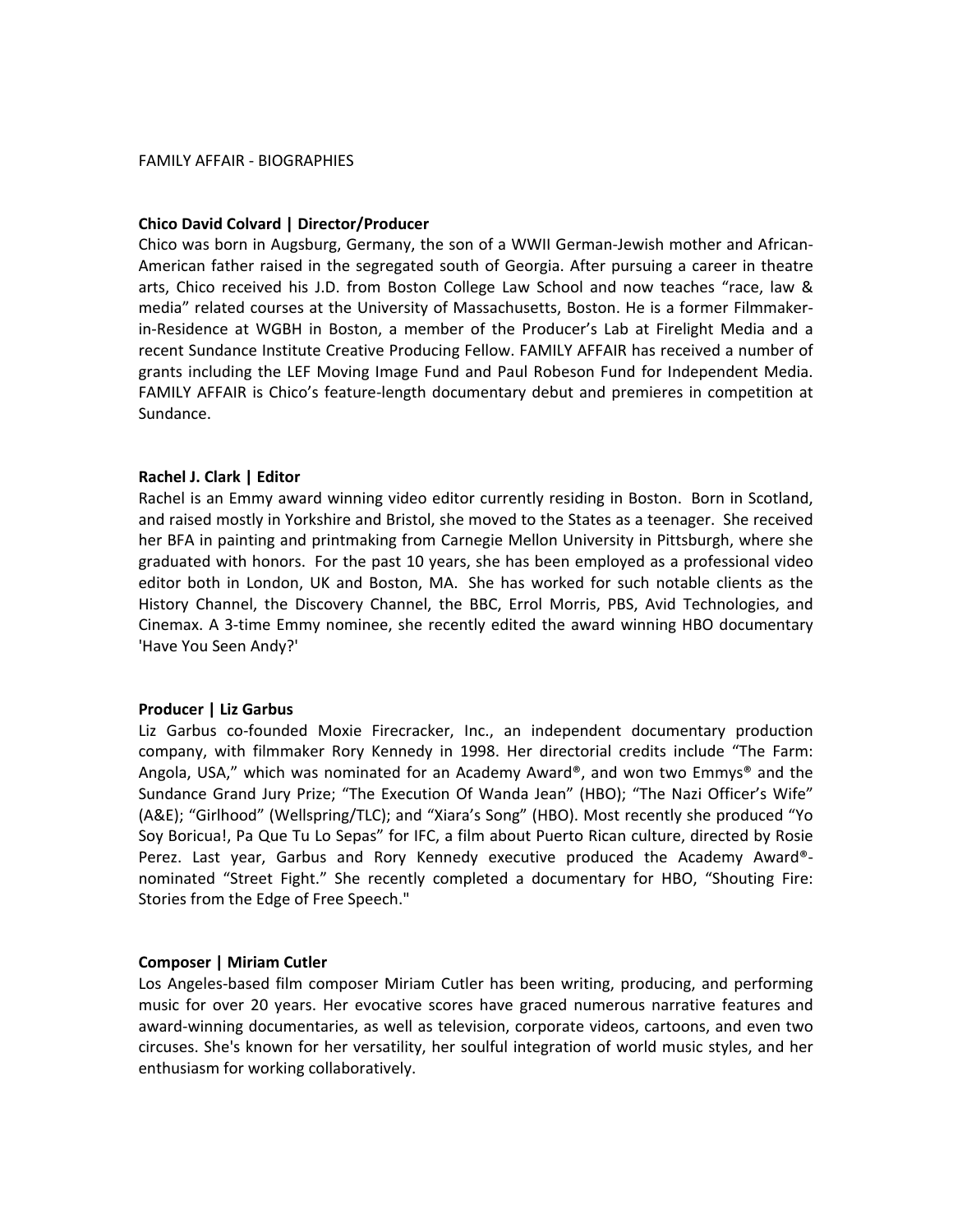Cutler began her musical career as a singer/horn player in several bands, including the popular MYSTIC KNIGHTS OF THE OINGO BOINGO. She also led THE NEW MISS ALICE STONE LADIES SOCIETY ORCHESTRA and the jazzy SWINGSTREET, writing most of their music and arrangements,
producing
several
recordings,
and
touring
with
them.
Her
love
of
jazz
also
led
to a stint co-producing albums for Polygram-Verve including Joe Williams (nominated for a Grammy), Nina Simone, Marlena Shaw, and Shirley Horn. Miriam has served on documentary juries including the first-ever World Cinema Documentary competition at Sundance, The Independent Spirit Awards, International Documentary Association Awards, and American Film Institute's
Film
Festival
Awards.
She
also
serves
on
the
Board
of
The
Society
of
Composers
and Lyricists
and
has
been
an
advisor
for
the
Sundance
Institute's
Composers
Lab.

## **Executive
Producer
|
Dan
Cogan**

Dan is the co-founder of Impact Partners. He is also the founder of DMC Films, a film production
company
based
in
New
York.
DMC
Films
is
devoted
to
discovering
emerging
voices in
documentary
and
fiction
film
and
to
exploring
new
models
of
independent
film
finance.
DMC Films
currently
has
projects
in
development
with
Universal
Studios,
New
Line
Cinema
and
Casey Silver Productions. In 2006, Mr. Cogan launched the Chrysler Film Project. This screenwriting and
directing
competition,
underwritten
by
Chrysler,
sought
to
identify
an
important
new
voice in American independent film and finance their feature film. In launching the program, Mr. Cogan oversaw the screenplay and directing competition and secured co-financing for Chrysler for the winning film. The winning project, Derek Cianfrance's BLUE VALENTINE, goes into Production in August 2008, starring Ryan Gosling and Michelle Williams. Mr. Cogan's credits include The Lifestyle, a feature-length documentary about middle-American swingers directed by David Schisgall and executive produced by Ted Hope and James Schamus; and Torte Bluma, a short film based on the true story of Nazi death camp commandant Franz Stengl. Torte Bluma was directed by Benjamin Ross (RKO 281, The Young Poisonner's Handbook) and stars Stellan Skarsgard and Simon McBurney. Before entering the film business, Mr. Cogan worked as a speechwriter for Senator Edward M. Kennedy of Massachusetts and as a journalist, writing for *The
New
Republic,
The
New
York
Observer*and *The
Washington
Monthly*.
Mr.
Cogan
 received his B.A. from Harvard University, Magna Cum Laude, and attended the Film Division at Columbia
University's
Graduate
School
of
the
Arts.

## **Executive
Producer
|
Abigail
Disney**

Abigail Disney is a filmmaker and philanthropist. Her first film, a feature-length documentary called Pray the Devil Back to Hell tells the inspirational story of the women of Liberia and their efforts
to
bring
peace
to
their
broken
nation
after
decades
of
destructive
civil
war. It
won
the 2008 Tribeca Best Documentary award and is currently playing in theaters. She is also involved in producing a number of other documentaries with social themes, and is developing a fourhour
project
for
WNET/Wide
Angle
called *Women,
War
&
Peace.*